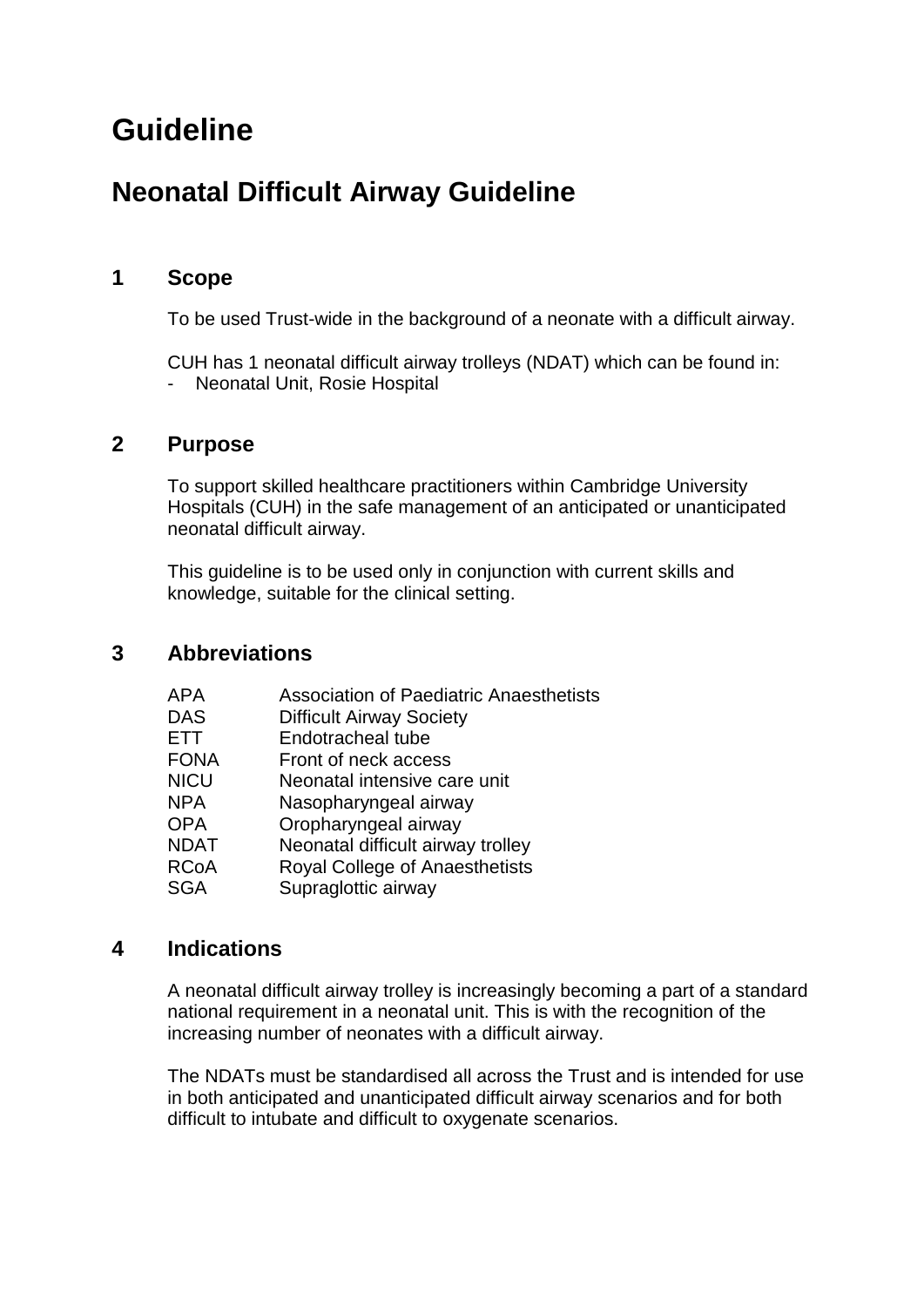# **5 Undertaken by (staff groups)**

Any skilled healthcare practitioner capable of recognising a potential or actual neonatal difficult airway scenario can implement use of the difficult airway guideline (Appendix1) and trolley (Appendix  $2 - 6$ ).

# **6 Considerations and planning for use**

All the staff who are potentially involved in an intubation scenario should have a working knowledge of the contents of the NDAT (Appendix 2- 6) and of the neonatal difficult airway algorithm (Appendix1).

The potential intubation scenarios may include, but are not limited to:

- Planned intubation for a procedure<br>- Unplanned intubation for a procedu
- Unplanned intubation for a procedure
- Unplanned intubation in an emergency scenario
- Semi-elective intubation in an emergent scenario
- Planned replacement of an endotracheal tube

Staff who may potentially be involved in an intubation scenario should know where to find the NDAT and video laryngoscope.

# **7 Trolley contents**

Contents of all NDAT should match the accepted Trust's neonatal difficult airway trolley contents list (Appendix2-6). Any deviation from this **must** be explicitly approved by the paediatric difficult airway working group.

The trolley contents layout has been designed to facilitate an **A-B-C plan** to performing an intubation, where:

- Plan A is to provide sufficient oxygenation via effective ventilation, leading to a successful tracheal intubation
- **Plan B** is to maintain oxygenation while enhanced ventilation and or intubation techniques are used.
- **Plan C** is for specialist trained staff to form a new, emergency, airway in the front of the neck (FONA), in a life-threatening 'Can't intubate, Can't oxygenate' situation or in scenarios where ventilation is possible but intubation is not.

## **A summary of each drawer's contents is as follows:**

**Drawer 1 (white)** contains equipment to facilitate mask ventilation (**Plan A**). This includes: an anaesthetic circuit to provide oxygen; a range of face mask sizes with Ambu bag; basic airway adjuncts including a nasopharyngeal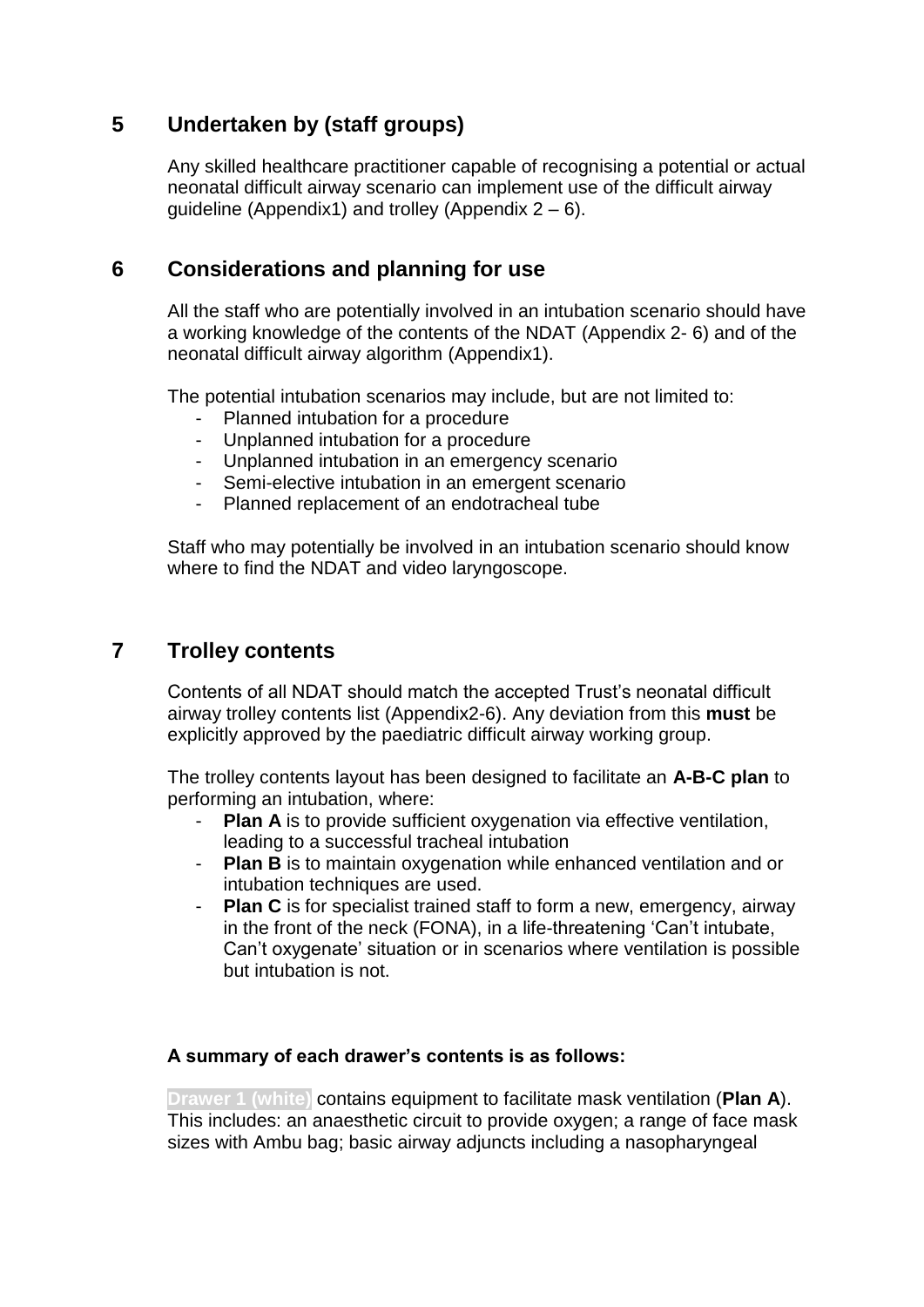airway (with tape to secure), oropharyngeal airway, nasogastric tubes and a 10 ml feeding syringe (Appendix 2).

*Drawer 1 (White) does not contain any equipment different to what might be found on the neonatal unit. It has however been included to enable members of the airway team to have a fresh supply of kit readily available in a familiar format.*

**Drawer 2 (Green)** contains equipment to facilitate tracheal intubation (**Plan A**). This includes: standard laryngoscope handle and Miller blade (size 0, 00 & 1), a McCoy laryngoscope handle and blade, spare batteries for the handle; neofit, tape, scissors to secure the airway; different size ET tubes (2.0- 4) (Appendix 3).

**Drawer 3 (Amber)** contains items to facilitate advanced rescue techniques (**Plan B**). This includes: a prompt card to remind users to consider using a video laryngoscope and to consider getting early specialist help (if this hasn't been sought already); a supraglottic airway device (I Gel size 1\*); Airtraq intubating devices; bougie and video laryngoscope blades (Miller 00, 0 & 1) (Appendix 4)

**Drawer 4 + 5 (Red)** contains equipment for the specialist airway team (ENT and paediatric anaesthetist) to gain emergency front of neck access (FONA) using an open or a needle technique (**Plan C**).

If the specialist (usually a paediatric anaesthetist) needs to use the needle technique then the Manujet device is required and consumables in the 'Needle FONA pack'.

If the specialist (usually an ENT surgeon) needs to use the open technique then the sterile 'Emergency paediatric tracheostomy (FONA)' set needs to be opened on top of the trolley and consumables in the 'Open FONA pack' need to be opened, whilst attempting to maintain their sterility as much as is reasonably possible. Size 2.5, 3.0, 3.5 neonatal, uncuffed, Shiley tracheostomy tubes should be available (Appendix 5)

**The side of trolley** a range of catheters for suctioning/to manage gastric distension (Appendix 6)

A laminated copy of neonatal difficult airway guidelines; and a laminated copy of the approved Trust's NDAT contents list.

\*licenced for use in >2kg but authors would support use in >1.5kg at 34 weeks gestational age or more (Banwal et al 2018)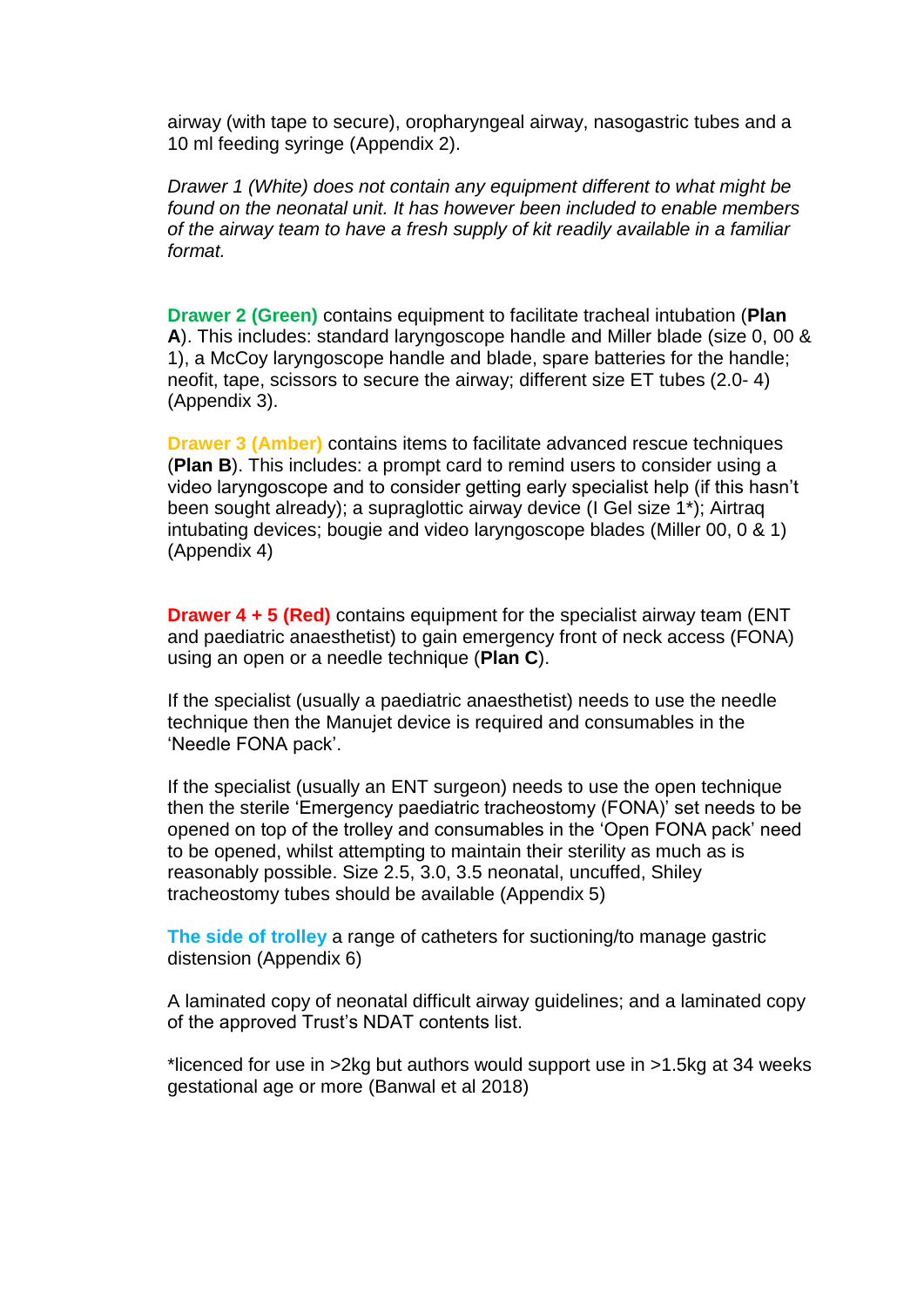# **8 Neonatal Difficult Airway Guidelines**

There is currently no standardised National guideline for neonatal difficult airway management; a multidisciplinary team within CUH has produced the algorithm in Appendix A following extensive discussion and benchmarking.

The purpose of the algorithm is to support in early recognition of the difficult airway in a neonate and limit multiple attempts at intubation to avoid trauma. It encourages the use of airway adjuncts to enhance ventilation and oxygenation. It highlights the importance of gaining senior help early and where appropriate to enable early mobilisation of other specialties.

This guideline when followed sequentially should highlight any difficulty in securing a definitive airway and act as a prompt to in seeking appropriate help when intubating a neonate:

## **Plan A**

The recognised need to intubate but initial tracheal intubation attempt is difficult - initiate **Plan A**

 Mask ventilation should be optimised. NICU consultant should be contacted Conditions should be optimised prior to further attempt at intubation by second person. **Drawer 1** 

#### **Plan B – recognised difficult airway**

Failed intubation by 2 separate individuals (2 attempts each) but good ventilation should then instigate **Plan B**.

- NDAT trolley should be available
- Plan B
- Airway adjuncts in **Drawer 2 (Green)** , and **Drawer 3** (Amber) should be used to provide optimal conditions depending on the case where skills allow
- NDAT equipment should only be used by members of the respective teams (neonatal, ENT & anaesthetic team) who have competence for the same.
- Low threshold for calling in help from ENT and paediatric anaesthetist
- If a senior NICU member (eg Consultant) fails to intubate at this stage **Plan C** should be instigated (even if mask ventilation remains adequate)

#### **Plan C – Can't intubate, Can't Ventilate**

Rapid recognition of the can't ventilate can't intubate (CICV) or where multiple intubation attempts\* have been made as per plan A and B but failed should instigate **Plan C** and **Drawer 4/5 (red).** 

 NICU consultant, ENT team and Paediatric Anaesthetist (the latter 2 contacted via switchboard) should be contacted urgently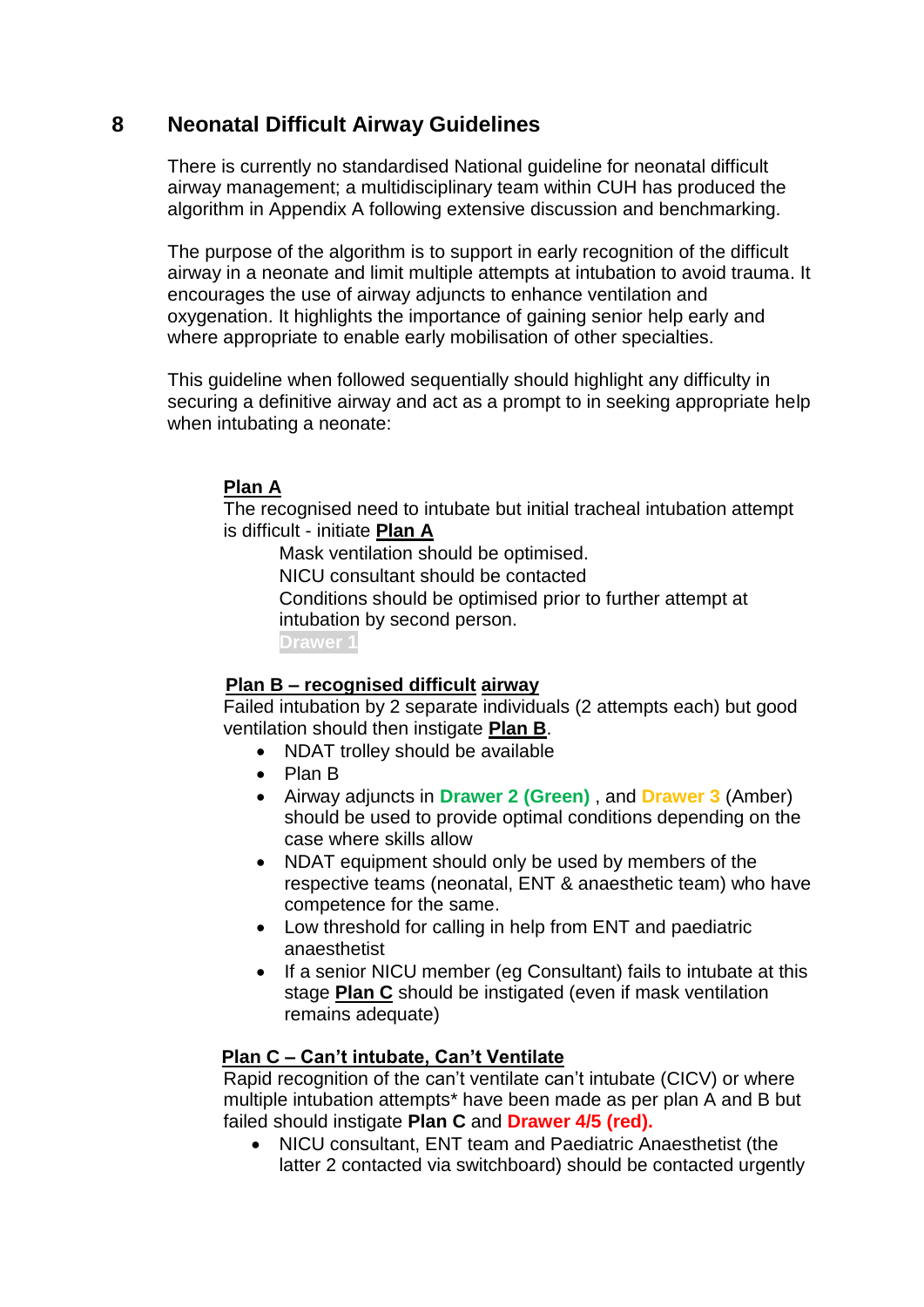- In the CICV situation front of neck access should be acquired as soon as possible either by needle cricothyroidotomy and jet ventilation by an anaesthetist or alternatively emergency tracheostomy by ENT. If the most rapid way of oxygenating the neonate is with needle cricothyroidotomy (eg. ENT is not available) then this option is to be used and a tracheostomy should be performed at the earliest opportunity to enable adequate ventilation.
- If front of neck access is successful the neonate should be moved when safe for a formalisation of a tracheostomy in theatre

In an adequately ventilated patient endoscopic airway surgery may alleviate the need for tracheostomy. This decision should be made by the airway team. Safe transfer to an airway theatre should be facilitated for this.

\* 2 attempts by 3 different people with a senior clinician performing at least 2 of these.

## **9 Trolley maintenance**

It is responsibility of the neonatal team in NICU for checking and stocking up the NDAT.

The NDAT should have a tamper tag in situ, which should be checked along with any contents alongside the trolley, such as the video laryngoscope, on a daily basis. The trolley contents should be fully checked on a weekly basis, with the tamper tags being removed and replaced and stock rotated upon expiration.

The sterile 'Emergency paediatric tracheostomy (FONA)' set in **Drawer 4/5** will maintain sterility for 12 months, providing there is no damage to the packaging. When approaching this 'Expire date', if packaging becomes damaged or if the set has been opened please send the set (with all instruments inside) to Sterile Services for reprocessing; ideally the set should be 'Fast Tracked'. Each clinical area is responsible for ensuring their set is returned to their NDAT promptly.

The Manujet in **Drawer 4/5** will require regular servicing, usually every 12 months. When approaching this 'Do not use after' date please send the device to Clinical Engineering. Each clinical area is responsible for ensuring their Manujet is returned to their NDAT promptly.

The reusable McCoy blade in **Drawer 2** will require cleaning after use. This can be done by sending them to Sterile Services in a similar manner to the sterile set in **Drawer 4/5**.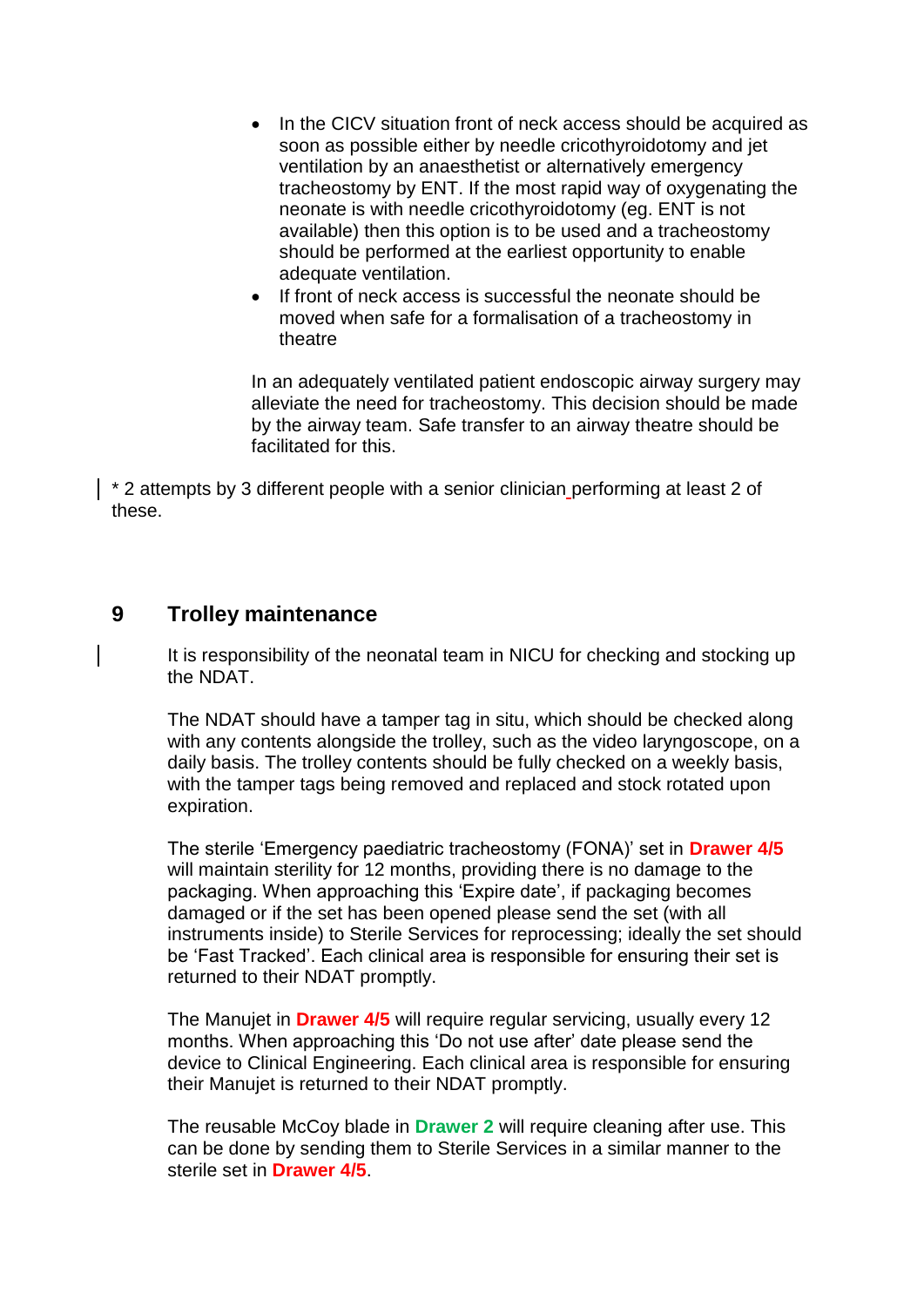The paediatric laryngoscope handle in **Drawer 2** are single use and disposable.

The reusable video laryngoscope blades will require cleaning after use. This can be facilitated by sending them to sterile services for the same.

# **10 Monitoring compliance with and the effectiveness of this document:**

To ensure that the Trust complies with this guideline, the following elements will need to be addressed:

Difficult airway related critical incidents reported in the Trust are reviewed by patient safety and the patient risk team who will identify any areas of concern and then lead any subsequent training or clinical improvements in conjunction with involved teams

When complaints or clinical queries are received it is essential to evaluate the service provision for our patients and their carers; we should question whether our care guidelines or protocols appropriately support the delivery of excellent safe care.

If the NDAT is used for a case with a difficult airway the authors of this document should be informed by their Trust email accounts. This will enable an audit of outcomes of the difficult airway pathway and the NDAT.

# **11 References:**

- *Checking Anaesthetic Equipment Guideline*, Hartle et al, Anaesthesia, 2012
- *Difficult Airway Society 2015 guidelines for management of unanticipated difficult intubation in adults*, Frerk, C., Mitchell, V., McNarry, A., Mendonca, C., Bhagrath, R., Patel, A., O'Sullivan, E., Woodall, N., Ahmed, I., *BJA: British Journal of Anaesthesia*, Volume 115, Issue 6, December 2015, pp 827–848
- *NAP4 Report and findings of the 4th National Audit Project of The Royal College of Anaesthetists*, Cook, T., Woodall, N., Frerk, C., 2011, pp 8-10
- *Paediatric intensive care and neonatal intensive care airway management in the United Kingdom: the PIC*‐*NIC survey*, Foy, K., et al, Anaesthesia, 2018, vol 73, issue 11, pp 1337-1344
- *The PIC*‐*NIC survey: Capnography and neonatal intensive care – a reply*, Cook, T., et al, Anaesthesnelseyia, 2019, volume 74, issue 1, pp 118-120
- Black, A. E., Flynn, P. E., Smith, H. L., Thomas, M. L. and Wilkinson, K. A. (2015) *Development of a guideline for the management of the unanticipated difficult airway in pediatric practice.* Paediatric Anaesthesia, 25: 346-3621
- Bansal SC, Caoci S, Dempsey E, Trevisanuto D, Roehr CC. The laryngeal mask airway and its use in neonatal resuscitation: a critical review of where we are in 2017/2018. neonatology. 2018;113(2):152-61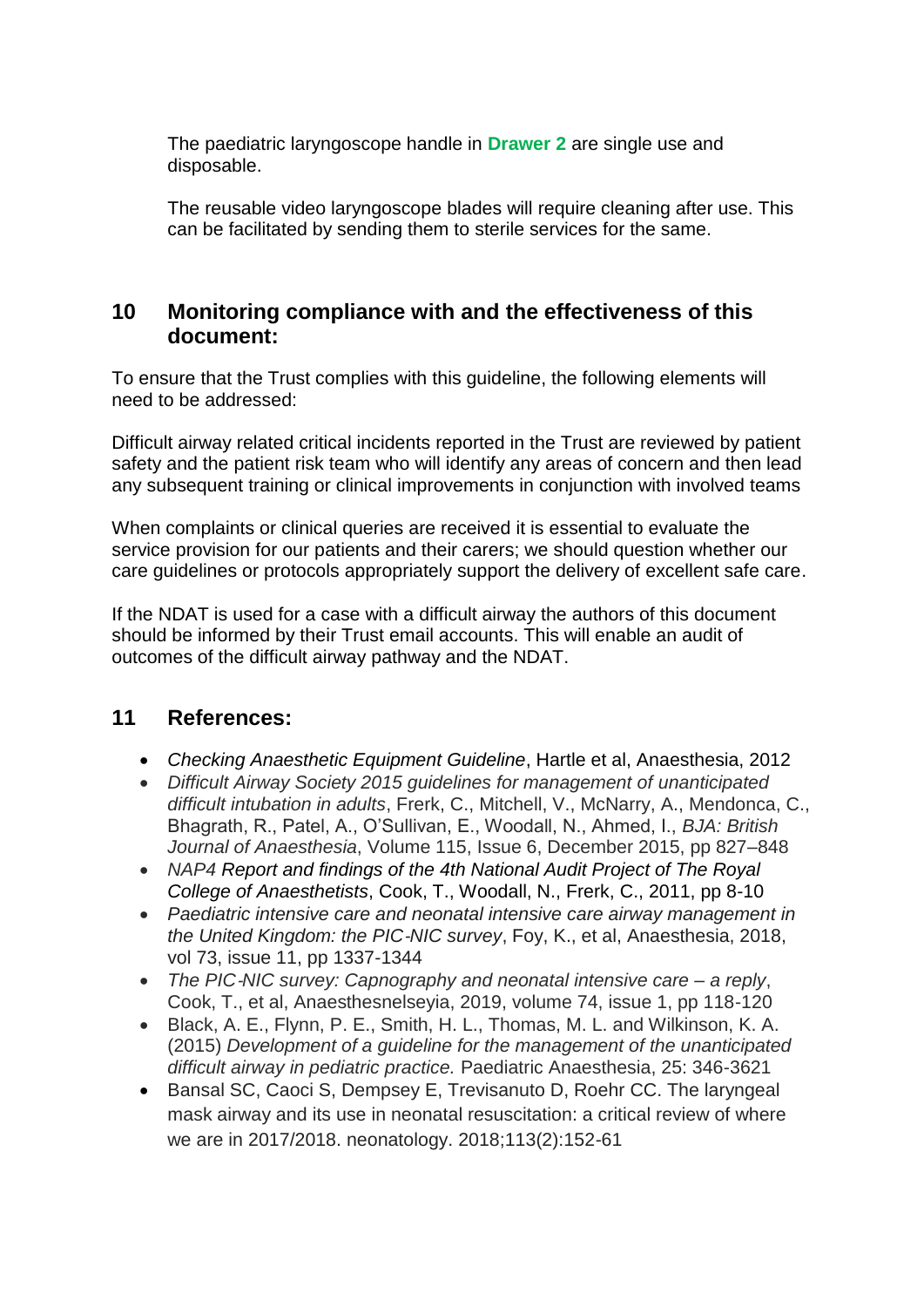Lioy J, Sobol SE, editors. Disorders of the neonatal airway: fundamentals for practice. Springer; 2015 Jan 7.

# **12 Resources (available on Merlin):**

Neonatal Difficult Airway Guideline (Appendix1)

#### **Document history**

| Authors<br>Reviewed by                                                   | J Bewick/ S Job/ K Watson                                                                             |
|--------------------------------------------------------------------------|-------------------------------------------------------------------------------------------------------|
| Department                                                               | Cambridge University Hospitals NHS Foundation Trust, Hills Road,<br>Cambridge, CB2 0QQ www.cuh.org.uk |
| Contact number<br>Publish/Review date<br>File name<br>Version number/Ref | 01223 216162                                                                                          |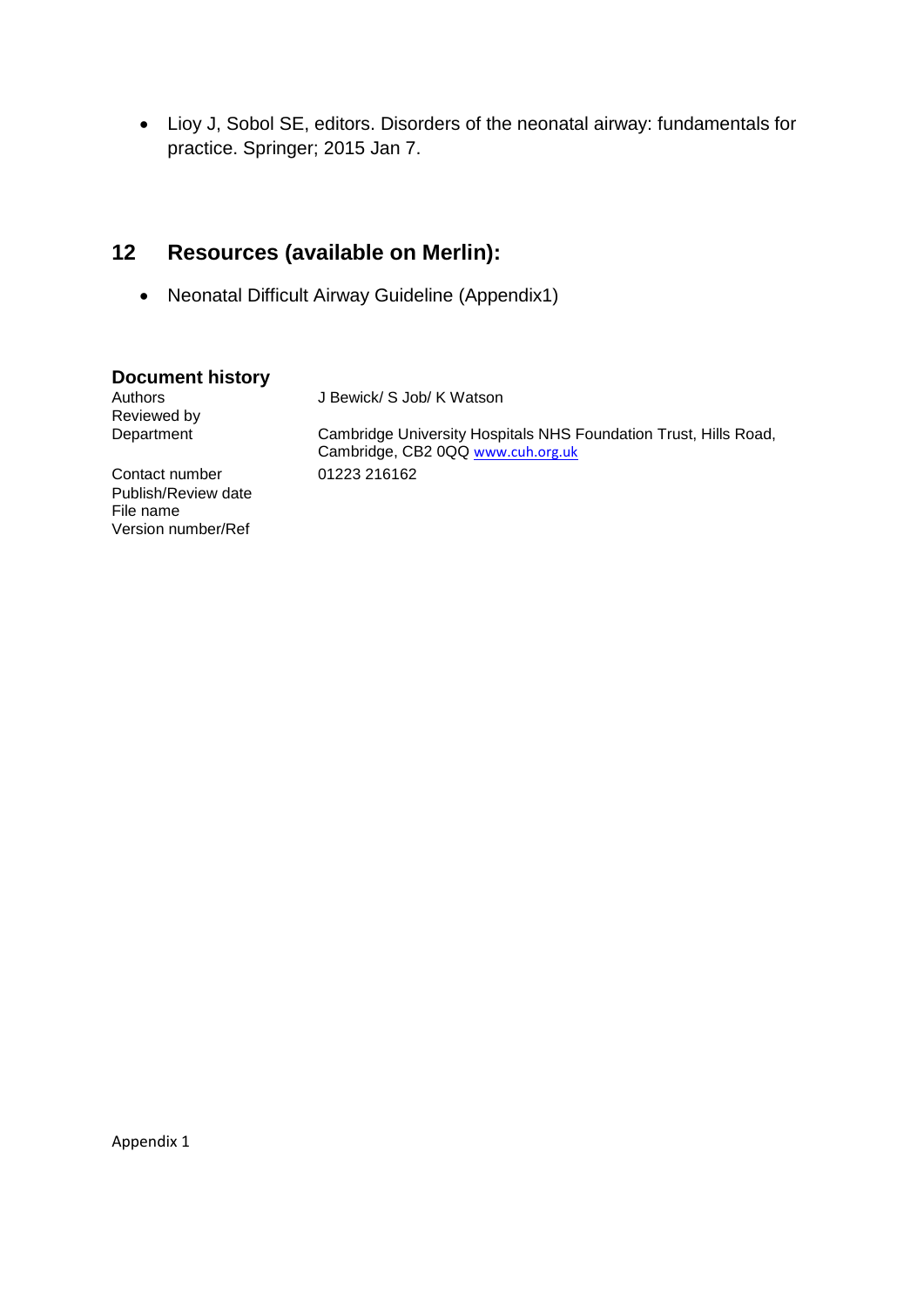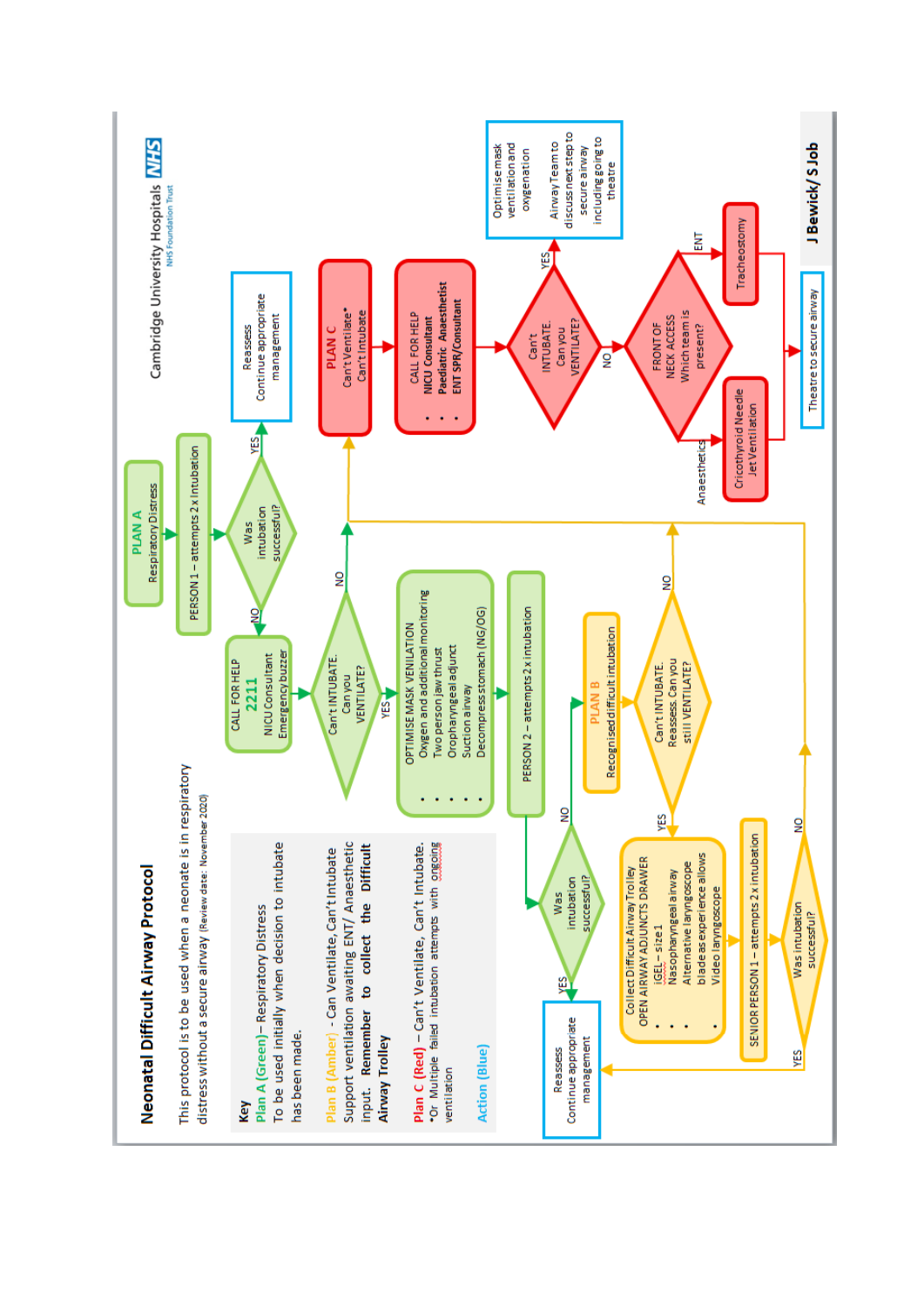| Mask ventilation (Plan A) |                                            |                |
|---------------------------|--------------------------------------------|----------------|
|                           | Item                                       | Qnty           |
|                           | T-piece anaesthetic circuit                | 2              |
|                           | Oasis Open Head Ring - Infant / Adolescent | $\mathbf{1}$   |
|                           | Neonatal mask - 35 mm                      | $\mathbf{1}$   |
|                           | Neonatal mask - 42 mm                      | $\mathbf{1}$   |
|                           | Neonatal mask - 50 mm                      | $\mathbf{1}$   |
| Drawer 1 (white)          | Round face mask - 1                        | $\mathbf{1}$   |
|                           | Anaesthetic face mask - 0                  | $\mathbf{1}$   |
|                           | Anaesthetic face mask - 1                  | 1              |
|                           | <b>NPA - 2.5</b>                           | 1              |
|                           | <b>NPA - 3.0</b>                           | 1              |
|                           | OPA - 000                                  | $\mathbf{1}$   |
|                           | <b>OPA - 00</b>                            | $\mathbf{1}$   |
|                           | $OPA - 0$                                  | 1              |
|                           | <b>ENFit NG - 6Fr</b>                      | 1              |
|                           | <b>ENFit NG - 8Fr</b>                      | $\mathbf{1}$   |
|                           | ENFit purple syringe - 10ml                | $\overline{2}$ |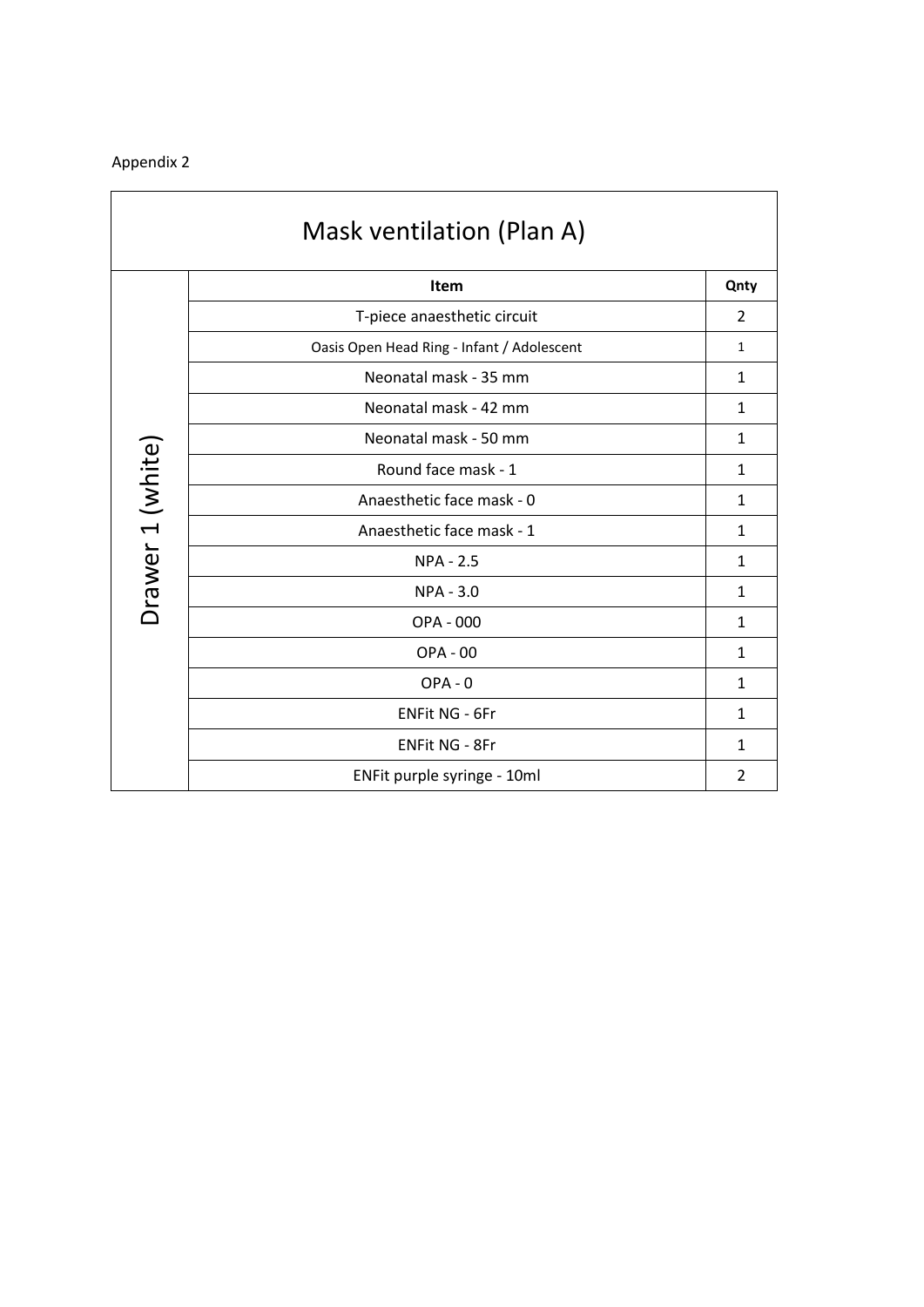| Tracheal intubation (Plan A) |                                             |                |
|------------------------------|---------------------------------------------|----------------|
|                              | Item                                        | <b>Qnty</b>    |
|                              | Paed laryngoscope handle                    | $\overline{2}$ |
|                              | Optilube 5g sachet                          | $\overline{2}$ |
|                              | <b>Durapore</b>                             | $\mathbf{1}$   |
|                              | <b>NEO-fit ETT grip</b>                     | $\mathbf{1}$   |
|                              | 1 box of AA batteries (replace when 3 left) | $\mathbf{1}$   |
|                              | 5 mL syringe                                | $\mathbf{1}$   |
|                              | Miller 00                                   | $\mathbf{1}$   |
|                              | Miller <sub>0</sub>                         | $\mathbf{1}$   |
| Drawer 2 (green)             | Miller 1                                    | $\mathbf{1}$   |
|                              | Robertshaw 0                                | $\mathbf{1}$   |
|                              | Robertshaw 1                                | $\mathbf{1}$   |
|                              | Seward 1                                    | $\mathbf{1}$   |
|                              | <b>MICROCUFF ETT - 3.0</b>                  | $\overline{2}$ |
|                              | <b>MICROCUFF ETT - 3.5</b>                  | $\overline{2}$ |
|                              | Portex Ivory ETT - 3.0                      | $\mathbf{1}$   |
|                              | Portex Ivory ETT - 3.5                      | $\mathbf{1}$   |
|                              | Portex Ivory ETT - 4.0                      | $\mathbf{1}$   |
|                              | Uncuffed ETT - 2.0                          | $\overline{2}$ |
|                              | Uncuffed ETT - 2.5                          | $\overline{2}$ |
|                              | Uncuffed ETT - 3.0                          | $\overline{2}$ |
|                              | Uncuffed ETT - 3.5                          | $\overline{2}$ |
|                              | Uncuffed ETT - 4.0                          | $\overline{2}$ |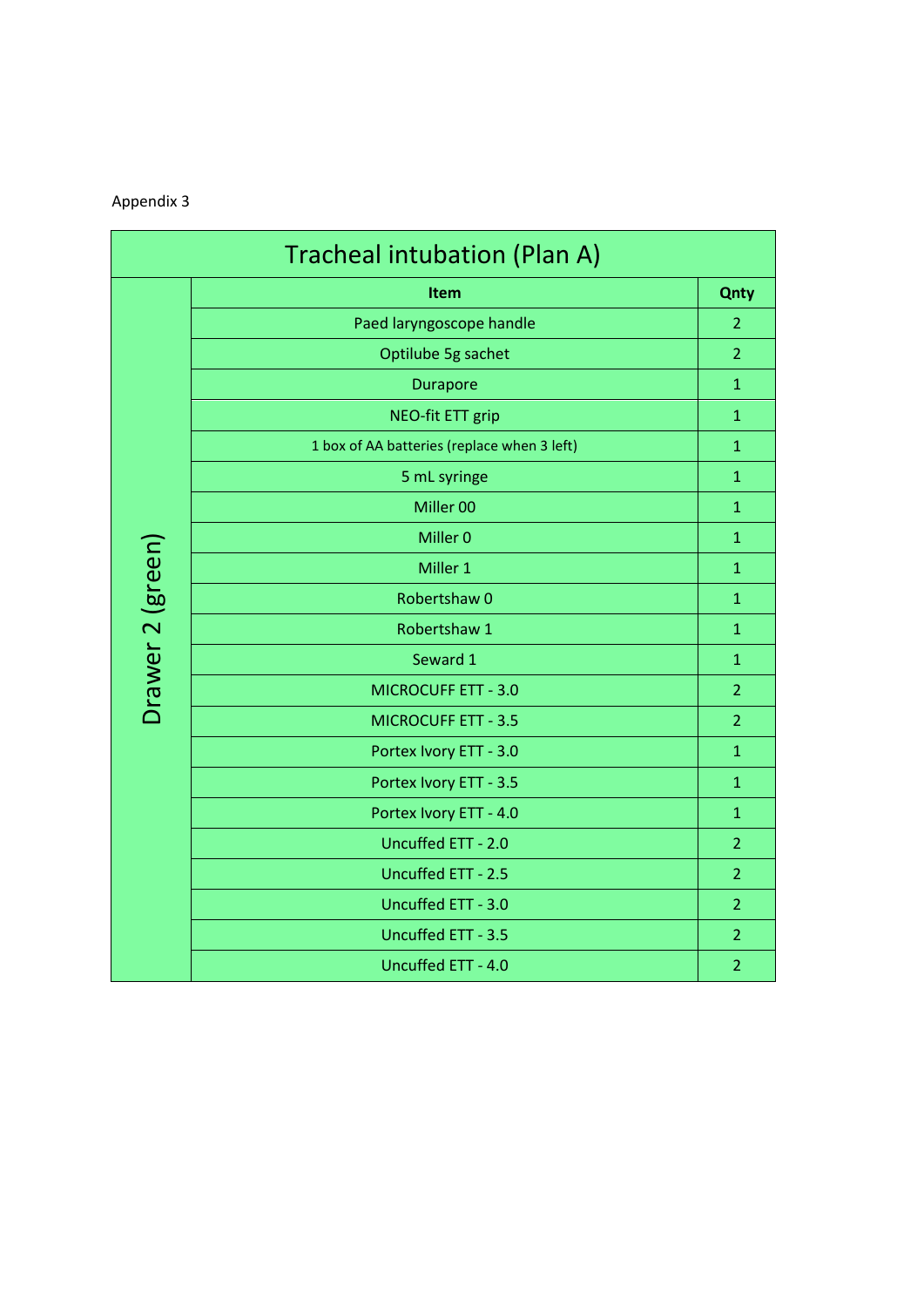| Difficult airway techniques (Plan B) |                                       |                |
|--------------------------------------|---------------------------------------|----------------|
|                                      | <b>Item</b>                           | <b>Qnty</b>    |
|                                      | iGel size 1                           | 1              |
|                                      | Airtraq - 0 (infant)                  | $\mathbf{1}$   |
| Drawer 3 (orange)                    | 10 mL syringe                         | $\mathbf{1}$   |
|                                      | Optilube 5g sachet                    | $\overline{2}$ |
|                                      | <b>Anti-fog solution</b>              | $\mathbf{1}$   |
|                                      | Swivel elbow with seal around port    | $\mathbf{1}$   |
|                                      | <b>Prompt card</b>                    | $\mathbf{1}$   |
|                                      | Videolaryngoscope blade Miller 00, 01 | 1 each         |
|                                      | <b>Bougie 5ch</b>                     | $\mathbf{1}$   |
|                                      | $McCoy 1 + handle$                    | $\mathbf{1}$   |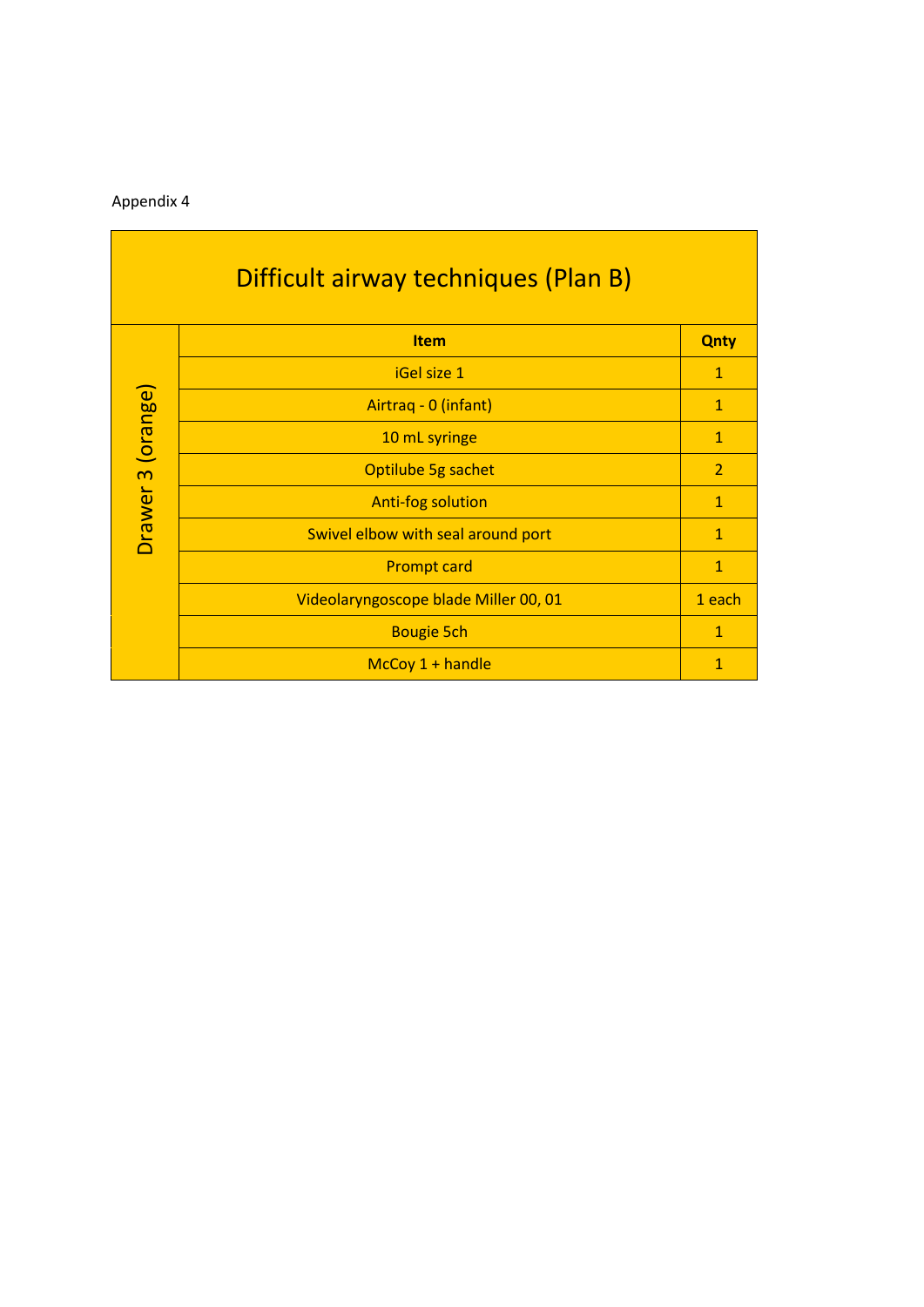| Cannula FONA (Plan C) |                             |              |
|-----------------------|-----------------------------|--------------|
|                       | <b>Item</b>                 | Qnty         |
|                       | Manujet                     |              |
|                       | 10cm three-way tap and tail | $\mathbf{1}$ |
| Orawer 4(red)         | Three-way tap               | $\mathbf{1}$ |
|                       | $CO2$ tubing                | 1            |
|                       | IV extension tubing         | 1            |
|                       | 16G Jet-vent-cannula        | 1            |
|                       | 16G Venflon                 | 1            |
|                       | 5 mL syringe                | 1            |
|                       | Saline pod (10mL)           |              |

| Surgical FONA (Plan C) |                                                   |              |
|------------------------|---------------------------------------------------|--------------|
|                        | <b>Item</b>                                       | <b>Qnty</b>  |
|                        | Tracheostomy set                                  | $\mathbf{1}$ |
|                        | Bivona uncuffed, neonatal tracheostomy tube - 2.5 | 1            |
|                        | Shiley uncuffed, neonatal tracheostomy tube - 3.0 | $\mathbf{1}$ |
|                        | <b>Facemask with visors</b>                       | 5            |
| Drawer 4(red)          | 10mL syringe                                      | $\mathbf{1}$ |
|                        | Size 11 disposable scalpel on handle              | $\mathbf{1}$ |
|                        | Size 15 disposable scalpel on handle              | $\mathbf{1}$ |
|                        | <b>Suction tubing</b>                             | $\mathbf{1}$ |
|                        | 4/0 vicryl suture (W9520)                         | $\mathbf{1}$ |
|                        | 3/0 prolene suture (W8021)                        | $\mathbf{1}$ |
|                        | <b>Head torch</b>                                 | 1            |
|                        |                                                   |              |
|                        |                                                   |              |